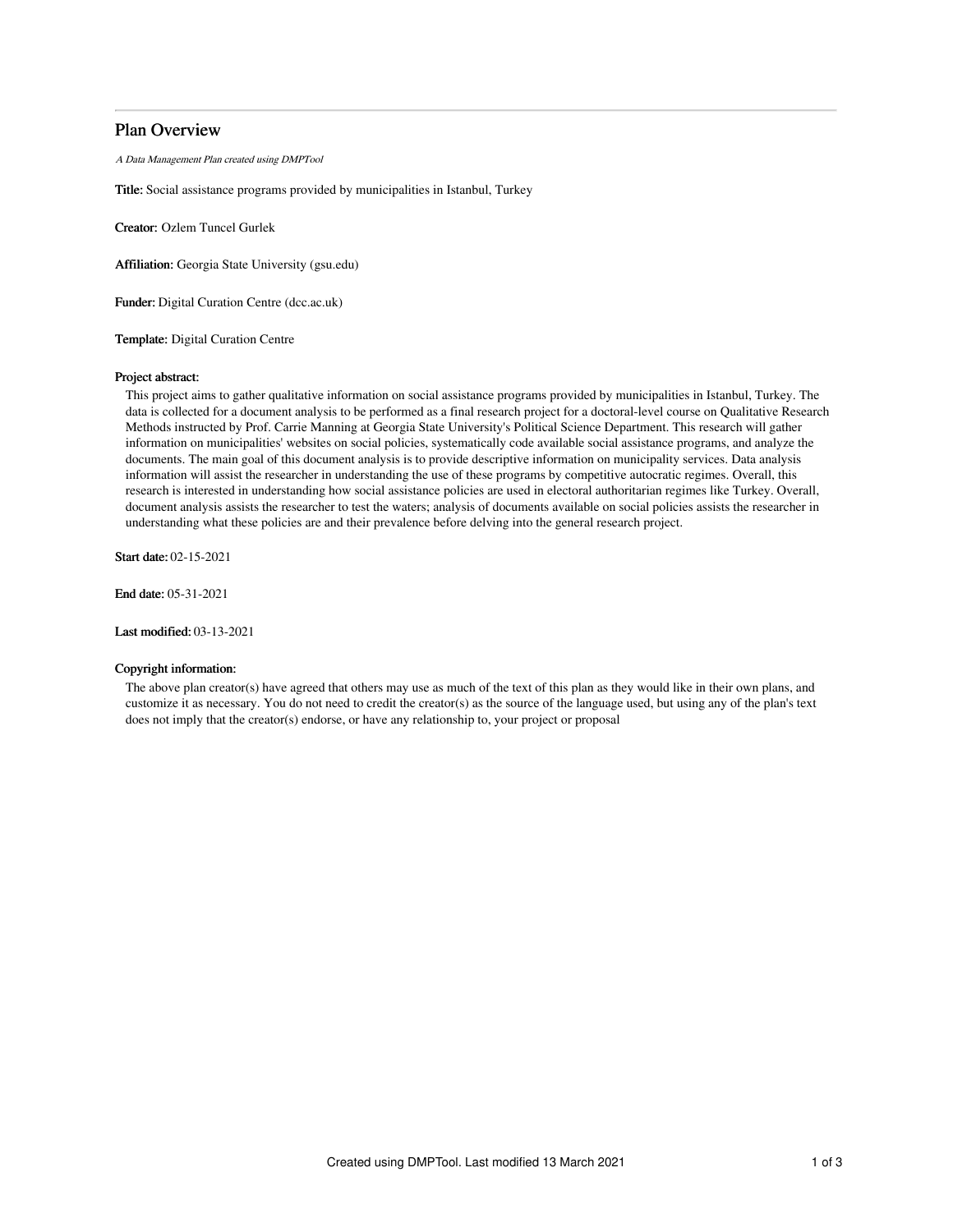# Data Collection

#### What data will you collect or create?

Data will be collected over the Spring 2021 semester as a part of the final project for Prof. Carrie Manning's course, POLS 8840: Qualitative Research Methods at Georgia State University. There will be two different kinds of data, and this research will collect several different information. First, there will be data on "online available documents" provided by the municipalities. This data aims to detect the accountability of these municipalities. Thus, I will download all available documents on social assistance programs. These documents include annual performance reports, annual activity reports, annual fiscal reports, and quinquennial strategy reports. The data on documents will first be entered into an Excel spreadsheet. Availability of documents will be coded using dummy variables, and the researcher will code available document years numerically. Second, there will be data on "social assistance programs" provided by the municipalities. This data aims to inform the researcher about the type of program provided by the municipality. The data on social assistance programs will first be entered into an Excel spreadsheet. The type of program will be coded using dummy variables. There will be nominal variables to make notes about these services. The unit of analysis will be a municipality, and there will be 40 rows of information since there are 40 municipalities in Istanbul. The data will be coded in a wide format. After completing the data collection process, data will be converted to CSV (comma-separated values) format to allow its availability to be opened with freely available software.

#### How will the data be collected or created?

The researcher will collect the data based on a protocol assessed with a preliminary analysis. A small sample of municipalities will be chosen to create a codebook on what kind of information is available and how the data should be coded. After creating a codebook, the researcher will visit each municipalities' website to gather information. Each municipality will be assessed individually. Available information will be coded, and the researcher will keep a log of her process in a TXT file. All available information on a single municipality will be downloaded and stored. The project folder will have three central units: (1) a folder for two Excel files and codebooks for data coding, (2) a folder in which documents provided by the municipalities will be stored with subfolders for each municipality, and (3) a folder for future analysis of the data in R and replication materials. Each municipality will have its folder to gather documents and other materials (such as visuals and reports available online). Each type of document will be saved with the municipality's name and followed by the type of report and year of the report (e.g., zeytinburnu\_fiscal\_2017.pdf). Excel files will be saved based on the information they provide (such as "documents.csv" and "social\_assistance.csv." I will upload my documents under a private repository on my GitHub account to ensure robust version control.

### Documentation and Metadata

#### What documentation and metadata will accompany the data?

In order to read this data, the data will be accompanied by a README file (in TXT format). README file will include the following information: the name of the researcher, information about the researcher and how to contact her for any inquiries, a date stamp for the data collection process and version control, information about the research (name of the data, its title, and the purpose of data collection process), a short vignette to inform the reader about under what conditions the data can be used and accessed, and data file information (name of the data file is accompanied by the folder type of the file and size of the file in bytes). Data files will accompany the README file. Essentially, there will be two CSV files and two codebooks for the data, and an R markdown file for replication after the data used for analysis.

# Ethics and Legal Compliance

#### How will you manage any ethical issues?

This research does not involve human participants, and it does not require any IRB proves or referral to departmental or institutional ethics committees. The research subject is discussed with the faculty member to ensure it is an appropriate topic and research plan for the course's final project.

# How will you manage copyright and Intellectual Property Rights (IP/IPR) issues?

The primary researcher owns the data. This data's primary use will be for a final course project in the Political Science Department at Georgia State University. This data may also provide the basis for the dissertation project, conference papers, journal articles, and other publications in my study.

#### Storage and Backup

#### How will the data be stored and backed up during the research?

The estimated size of the project is 25 GB. The data will be stored in three different locations (as three different copies) to guarantee its recovery in an incident. (1) A personal account of the researcher, (2) the OneDrive account of the researcher provided by Georgia State University, and (3) the private repository in the personal GitHub account will be used for backup recovery.

### How will you manage access and security?

The data does not contain any confidential information; hence appropriate data security measures for confidentiality will not be taken.

# Selection and Preservation

#### Which data are of long-term value and should be retained, shared, and/or preserved?

In order to assure replication and validation issues, the research materials will be shared in multiple channels. If data and information collected during this research plan are used in any published manuscript, the GitHub private repository will be transformed into a public repository. Additionally, the data will be shared on a personal website of the researcher. If the data is used in any journal article, Harvard Dataverse or the journal's replication page will also receive replication files. Common file formats that other